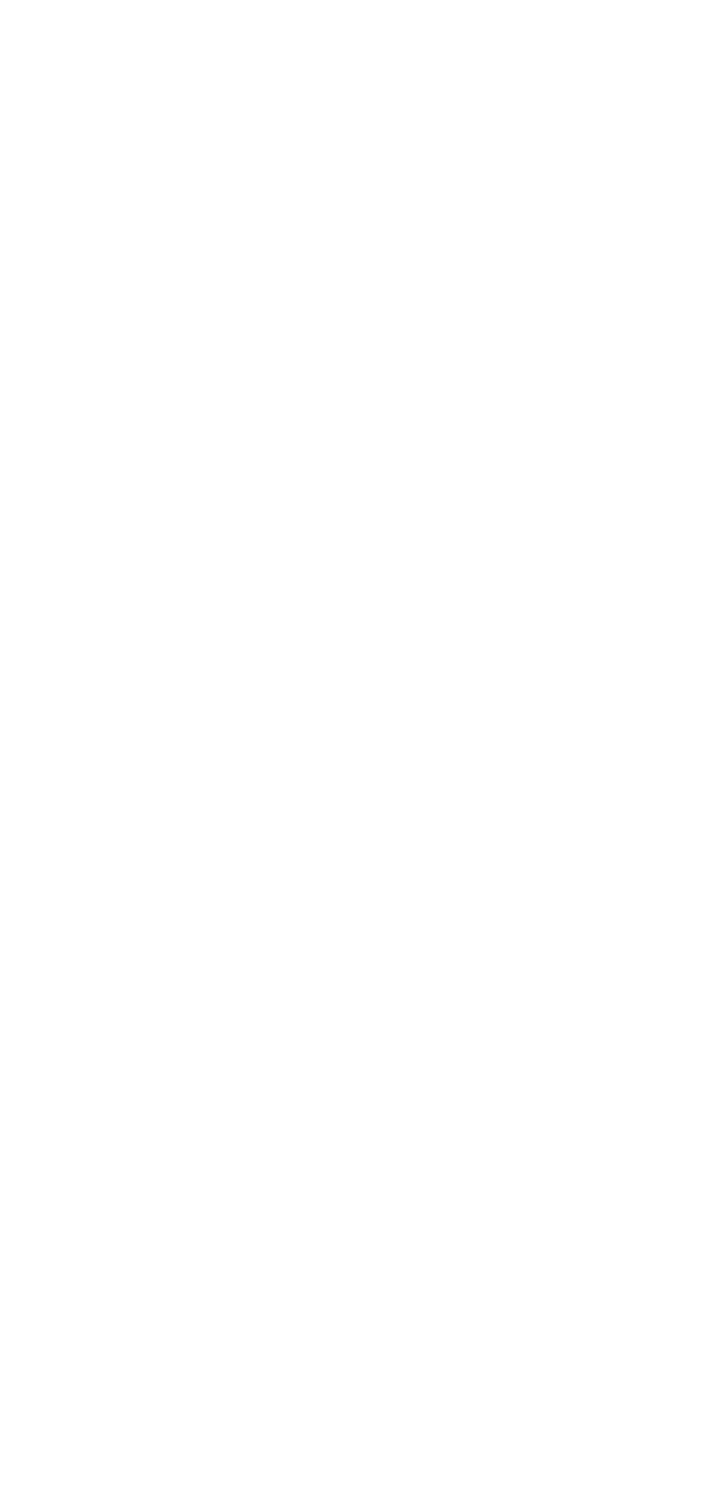# **Investment Objective and Policy**

The objective of the Trust is to track the capital performance of the UK equity market as represented by the FTSE 100 Index.

Securities in the FTSE 100 Index will be held with weightings generally proportionate to their company's market capitalisation.

From time to time non Index constituents may be held as a result of a corporate action and these holdings will be sold or transferred as soon as reasonably practical.

The Trust may hold derivatives for the purpose of Efficient Portfolio Management.

# **Risk Profile**

### **Market Risk**

Market risk arises mainly from uncertainty about future prices. It represents the potential loss the Trust may suffer through holding market positions in the face of market movements. The Manager adheres to the investment guidelines and in this way, monitors and controls the exposure to risk from any type of security, sector or issuer.

# **Trust Facts**

| Period End Dates for Distributions: |            | 5 May, 2 Nov* |
|-------------------------------------|------------|---------------|
| <b>Distribution Dates:</b>          |            | 5 Jul. 2 Jan* |
| <b>Ongoing Charges Figures:</b>     | 2 Nov 2018 | 5 May 18      |
| $R$ -Class                          | 0.51%      | 0.82%         |
| E-Class                             | 0.51%      | 0.82%         |
| F-Class                             | 0.34%      | 0.34%         |
| $LCI$ ass                           | 0.10%      | 0.10%         |
| C-Class                             | 0.06%      | 0.06%         |

\* See Significant Changes on page 9.

The Ongoing Charges Figure (OCF) is the ratio of the Trust's total disclosable costs (excluding overdraft interest) to the average net assets of the Trust.

The OCF is intended to provide a reliable figure which gives the most accurate measure of what it costs to invest in a trust and is calculated based on the last period's figures.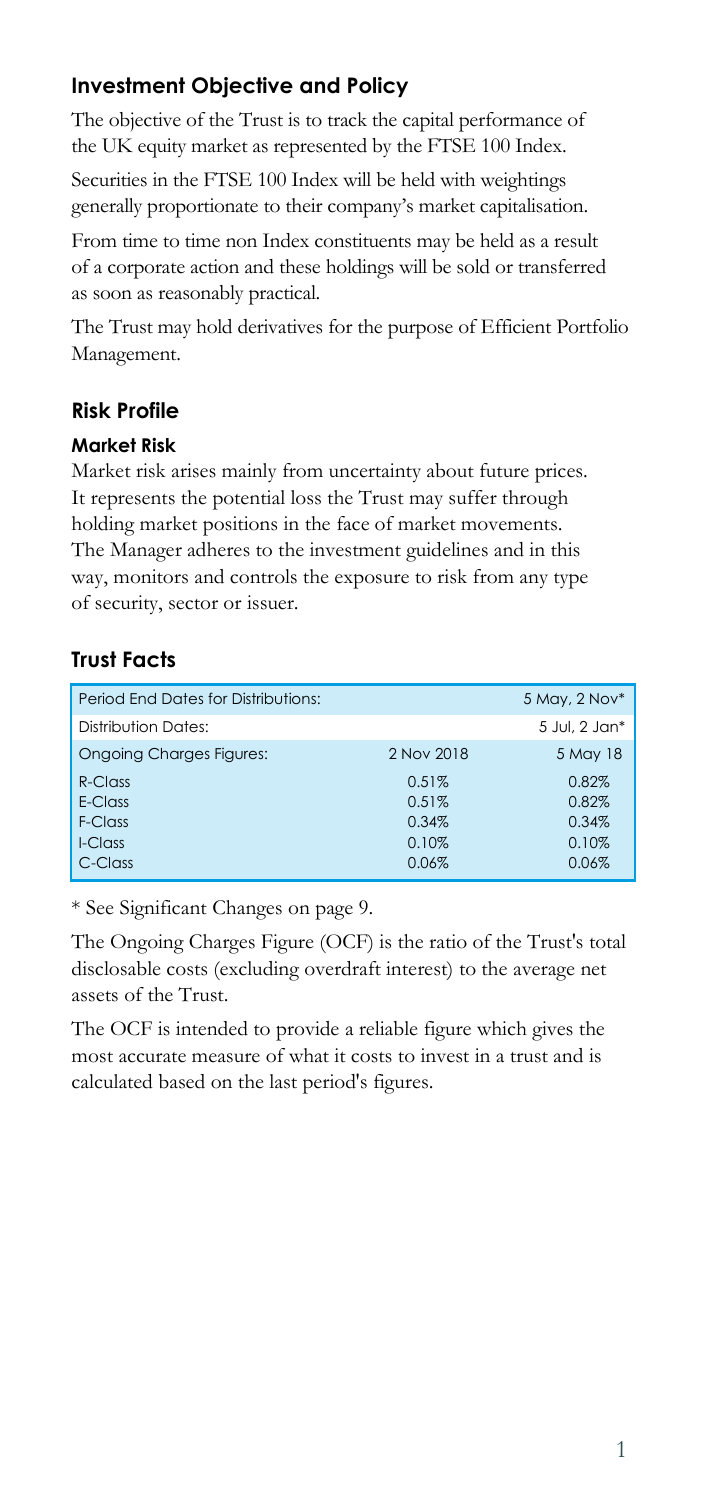# **Risk and Reward Profile**



- This risk and reward profile is based on historical data which may not be a reliable indication of the Trust's risk and reward category in the future.
- The category number highlighted above reflects the rate at which the Trust's unit price has moved up and down in the past. If the Trust has less than five years' track record, the number also reflects the rate at which the Index the Trust tracks has moved up and down in the past. Higher numbers mean the potential reward could be greater, but this comes with increased risk of losing money.
- The Trust is in category five because it invests in company shares which are sensitive to variations in the stock market. The value of company shares can change substantially over short periods of time. Company shares are generally considered to be higher risk investments than bonds or cash.
- The Trust's category is not guaranteed to remain the same and may change over time.
- Even a trust in the lowest category is not a risk free investment.

# **Distribution Information**

## **R-Class**

The distribution payable on 2 January 2019 is 2.7354p per unit for distribution units and 3.9489p per unit for accumulation units.

# **E-Class**

The distribution payable on 2 January 2019 is 3.4476p per unit for accumulation units.

# **F-Class**

The distribution payable on 2 January 2019 is 2.8867p per unit for distribution units and 4.2770p per unit for accumulation units.

## **I-Class**

The distribution payable on 2 January 2019 is 3.0523p per unit for distribution units and 4.7740p per unit for accumulation units.

# **C-Class**

The distribution payable on 2 January 2019 is 3.0809p per unit for distribution units and 4.8304p per unit for accumulation units.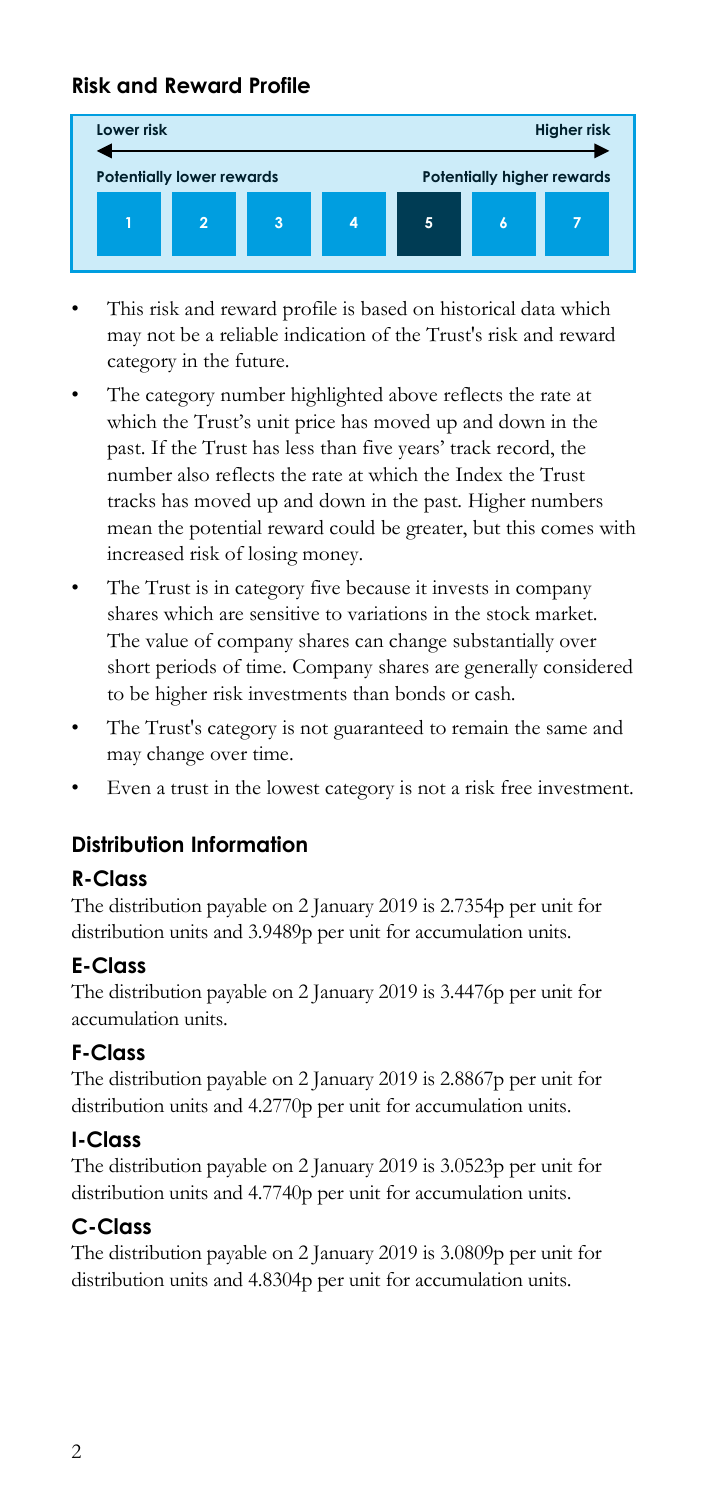### **Net Asset Values and Units in Issue**

| <b>Class</b>                                                  | <b>Net Asset</b><br>Value (£) | <b>Units in Issue</b>     | <b>Net Asset</b><br><b>Value per</b><br>Unit $(p)$ |
|---------------------------------------------------------------|-------------------------------|---------------------------|----------------------------------------------------|
| $R$ -Class<br>Distribution Units<br><b>Accumulation Units</b> | 12.582.255<br>156.083.666     | 8.992.288<br>75.787.883   | 139.92<br>205.95                                   |
| F-Class<br><b>Accumulation Units</b>                          | 15,568,045                    | 8.656.622                 | 179.84                                             |
| F-Class<br>Distribution Units<br><b>Accumulation Units</b>    | 1.191<br>153.495              | 848<br>72.299             | 140.45<br>212.31                                   |
| LClass<br>Distribution Units<br><b>Accumulation Units</b>     | 39,013,211<br>486.428.156     | 27.905.778<br>217.797.857 | 139.80<br>223.34                                   |
| C-Class<br>Distribution Units<br><b>Accumulation Units</b>    | 97.342.541<br>126.380.934     | 69.636.106<br>56.433.589  | 139.79<br>223.95                                   |

**Past performance is not a guide to future performance.**

**The price of units and any income from them may go down as well as up.** 

**Exchange rate changes may cause the value of any overseas investments to rise or fall.**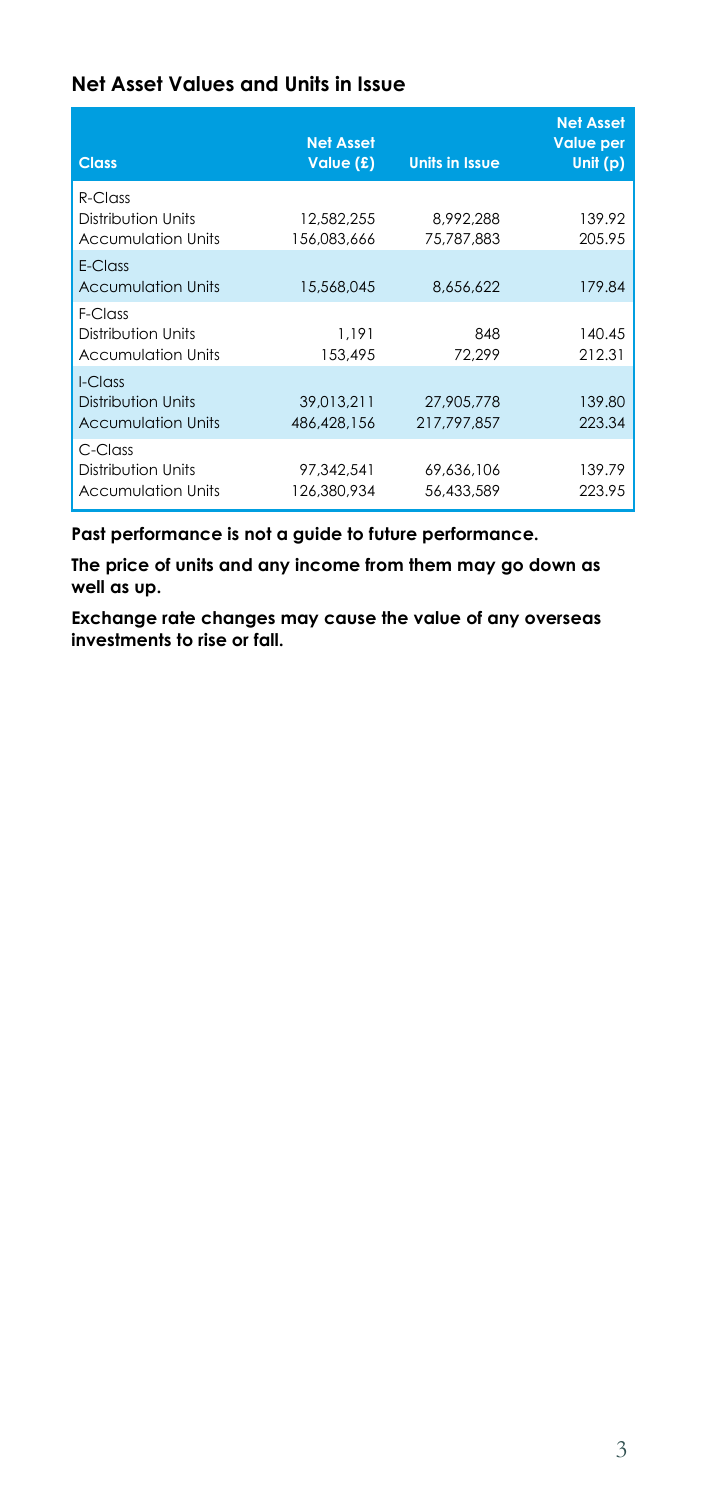# **Portfolio Information**

The top 10 holdings and their associated weighting at the current period end and preceding year end were:

| <b>Top 10 Holdings at</b><br>2 Nov 2018 |                                         | <b>Top 10 Holdings at</b><br>5 May 2018  |                                         |
|-----------------------------------------|-----------------------------------------|------------------------------------------|-----------------------------------------|
| Holding                                 | Percentage of<br><b>Net Asset Value</b> | Holding                                  | Percentage of<br><b>Net Asset Value</b> |
| <b>HSBC</b>                             | 6.73%                                   | <b>HSBC</b>                              | 7.08%                                   |
| <b>BP</b>                               | 5.51%                                   | Royal Dutch Shell 'A'<br>(Dutch listing) | 5.52%                                   |
| Royal Dutch Shell 'A'                   |                                         |                                          |                                         |
| (Dutch listing)                         | 4.99%                                   | <b>BP</b>                                | 5.36%                                   |
| Royal Dutch Shell 'B'                   | 4.76%                                   | Royal Dutch Shell 'B'                    | 4.90%                                   |
| <b>British American</b>                 |                                         | <b>British American</b>                  |                                         |
| Tobacco                                 | 3.93%                                   | Tobacco                                  | 4.46%                                   |
| AstraZeneca                             | 3.80%                                   | GlaxoSmithKline                          | 3.55%                                   |
| GlaxoSmithKline                         | 3.76%                                   | AstraZeneca                              | 3.31%                                   |
| Diageo                                  | 3.27%                                   | Diageo                                   | 3.24%                                   |
| Rio Tinto                               | 2.33%                                   | <b>Vodafone Group</b>                    | 2.82%                                   |
| Unilever                                | 2.32%                                   | Prudential                               | 2.46%                                   |

# **Trust Holdings as at 2 Nov 2018**



# **Trust Holdings as at 5 May 2018**

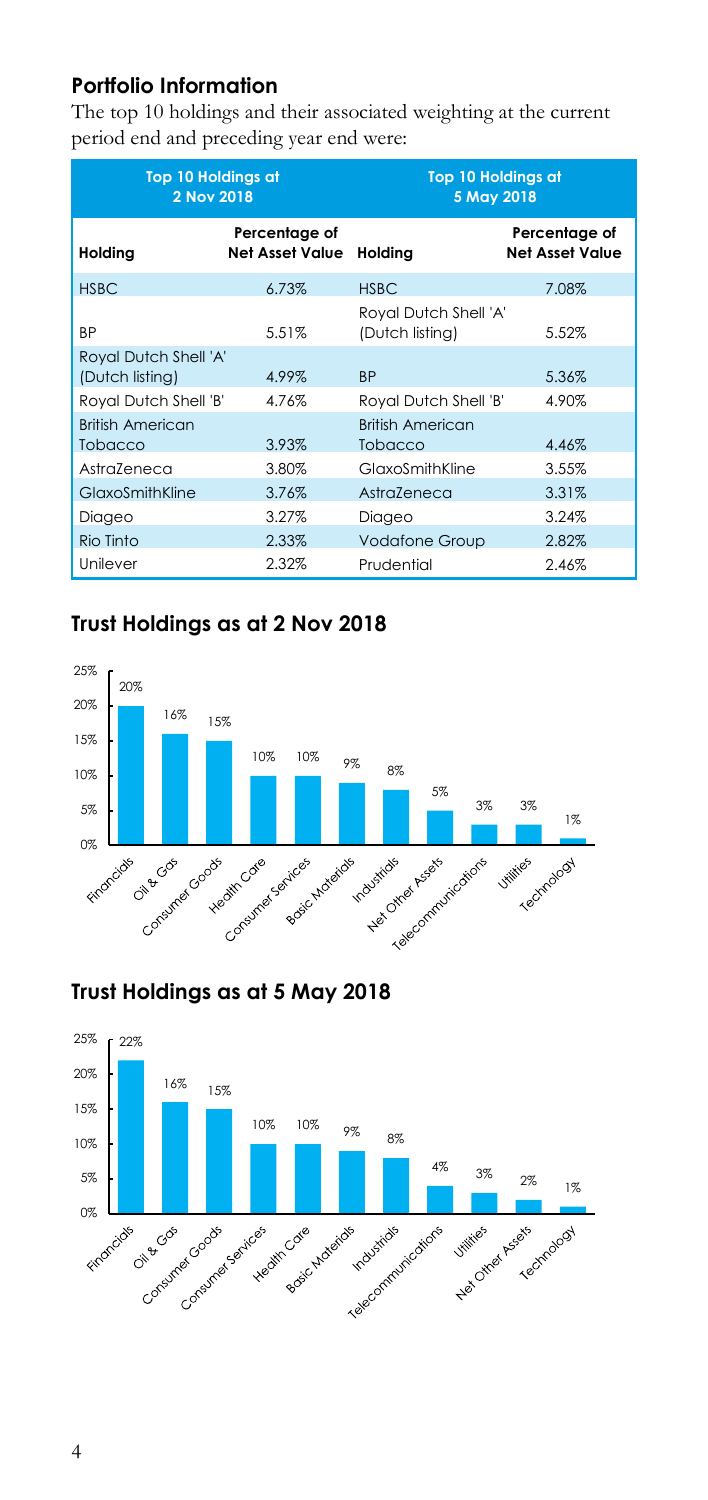## **Manager's Investment Report**

During the period under review, the bid price of the Trust's R-Class distribution units fell by 4.55%. FTSE, the Index compiler, calculates the benchmark Index at the end of the business day using closing prices, whereas the Trust is valued using prevailing prices at 12 noon. Therefore, for tracking purposes the Trust has been revalued using closing prices. On this basis over the review period, the Trust fell by 6.25% on a capital only basis, compared with the FTSE 100 Index fall of 6.25% (source: Bloomberg), producing no tracking difference.

#### **Past performance is not a guide to future performance.**

#### **The value of investments and any income from them may go down as well as up.**

#### **Exchange rate changes may cause the value of any overseas investments to rise or fall.**

The FTSE 100 Index is calculated by FTSE International Limited ("FTSE"). FTSE does not sponsor, endorse or promote this product.

All copyright in the Index values and constituent list belongs to FTSE. Legal & General has obtained full licence from FTSE to use such copyright in the creation of this product.

"FTSETM", "FT-SE®" and "Footsie®" are trademarks of the London Stock Exchange Plc and The Financial Times Limited and are used by FTSE International Limited ("FTSE") under license.

## **Market/Economic Review**

Despite closing 2017 on a positive note, UK equities faltered during the first quarter of 2018, recording three consecutive months of losses before rallying in April and May. Initially, Sterling strengthened, with the currency reaching its highest level since the 2016 referendum, surpassing \$1.40 at the end of January. This caused a headwind for companies and sectors with high international earnings, notably food & beverages. Subsequently, the currency weakened, providing a boost for the same companies. Although the Bank of England indicated interest rates may need to be increased as soon as May, the economy grew at its slowest pace for six years during the first quarter of 2018, leading the Bank to adopt a more cautious approach, raising its benchmark base rate to 0.75% in August. The energy and healthcare sectors performed well, boosted by the strength of the oil price and merger and acquisition activity respectively. Companies with significant exposure to emerging markets underperformed, notably mining companies and financials. UK equities struggled in August as Brexit-related headlines intensified, along with the probability attached to a no deal scenario.

Major sectors such as Industrial Metals & Mining (+13.75%), Fixed Line Telecommunications (+12.66%) and Electronic & Electrical Equipment (+8.57%) showed the largest positive returns during the review period, whilst Industrial Transportation (-38.59%), Mobile Telecommunication (-28.49%) and Electricity (-17.27%) were the worst performing sectors.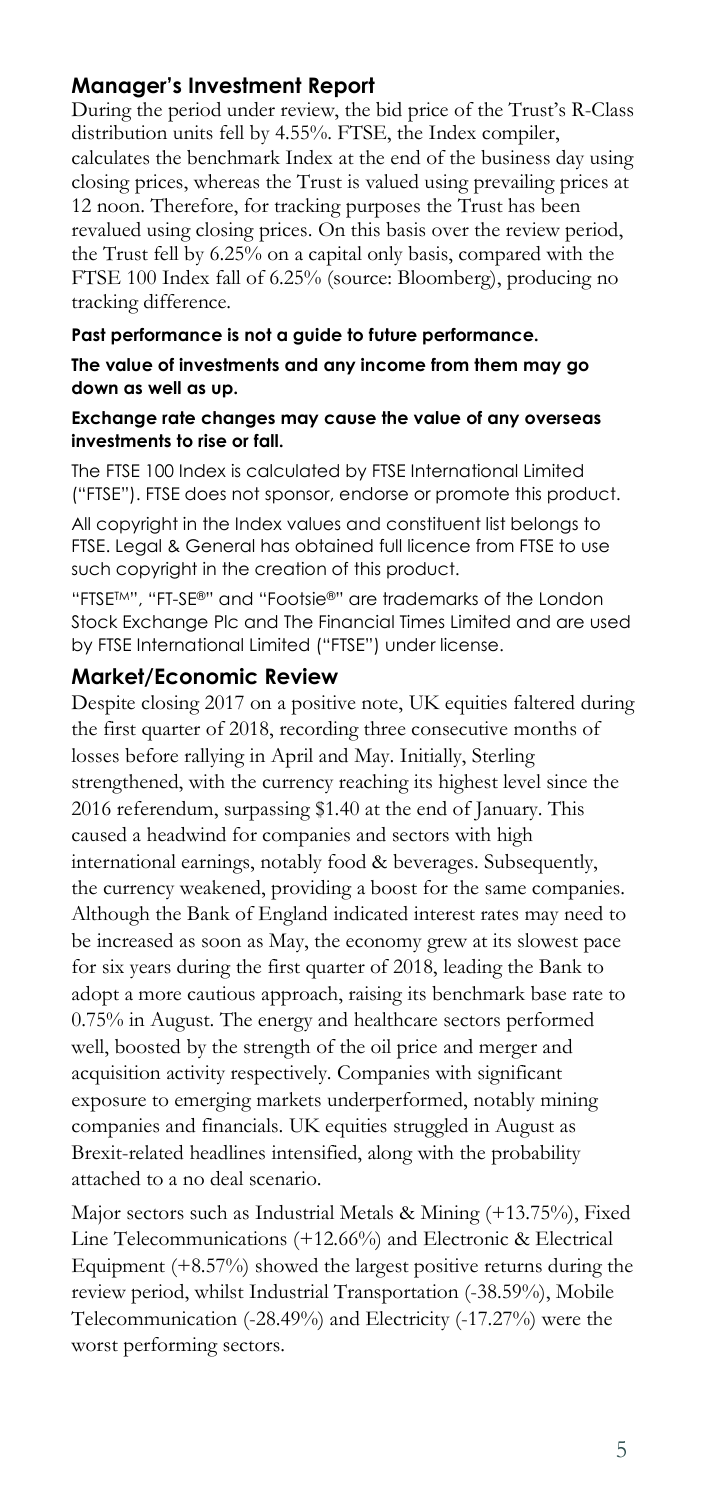# **Manager's Investment Report continued**

In the UK, the domestically focused FTSE 250 Index (-5.37%) outperformed and FTSE SmallCap Index (-6.47%) under-performed the more internationally focused FTSE 100 Index (-6.25%).

## **Trust Review**

The Trust holds all 100 companies in the Index, with weightings generally in line with those of the Index. Hence investment activity, other than to raise or invest cash, is only necessary when there are changes in the issued share capital or free float of the constituent companies, or to the constituents of the Index.

There were two Index reviews during the reporting period. The annual Index review in June 2018 resulted in two additions; Retail distributor Ocado Group and E-gaming operator GVC promoted from the FTSE 250 Index replacing the demoted security company G4S and medical facilities operator Mediclinic International. There were 68 changes to the free share capital of constituents with the largest increases being BP, Royal Bank of Scotland Group and GlaxoSmithKline. The largest decreases being Melrose Industries, Rio Tinto and Unilever.

At the quarterly Index review in September 2018, there were no additions or deletions. There were 15 changes to the free share capital of constituents with the largest increases being Melrose Industries, Standard Life Aberdeen and National Grid and the largest decreases being Unilever, Ocado Group and Aviva.

There were a number of noteworthy mergers and acquisitions: Comcast won an auction to acquire Sky for \$39 billion outbidding 21st Century Fox after a lengthy takeover battle. Sky was replaced by the engineering and technical services company John Wood Group, who made a return to the blue chip Index after a five year absence. Old Mutual continued its break up as the insurer spun-off Quilter and then subsequently changed its domicile from UK to South Africa. Quilter was temporarily included in the FTSE 100 Index before being demoted to the FTSE 250 Index, whilst property website operator, Rightmove replaced Old Mutual in the FTSE 100 Index.

Significant Index changes included RELX increasing its weight in the Index as a result of simplifying its corporate structure, moving from the dual parent holding company structure to a single parent company domiciled in UK. Royal Bank of Scotland Group increased its free float as a result of HMRC selling a portion of their stake and reducing its holding to 62.40%.

At the end of the review period the Trust had holdings in all 100 companies in the Index. The three largest stocks in the Index at the end of the review period were Royal Dutch Shell (11.03%), HSBC (7.07%) and BP (5.67%).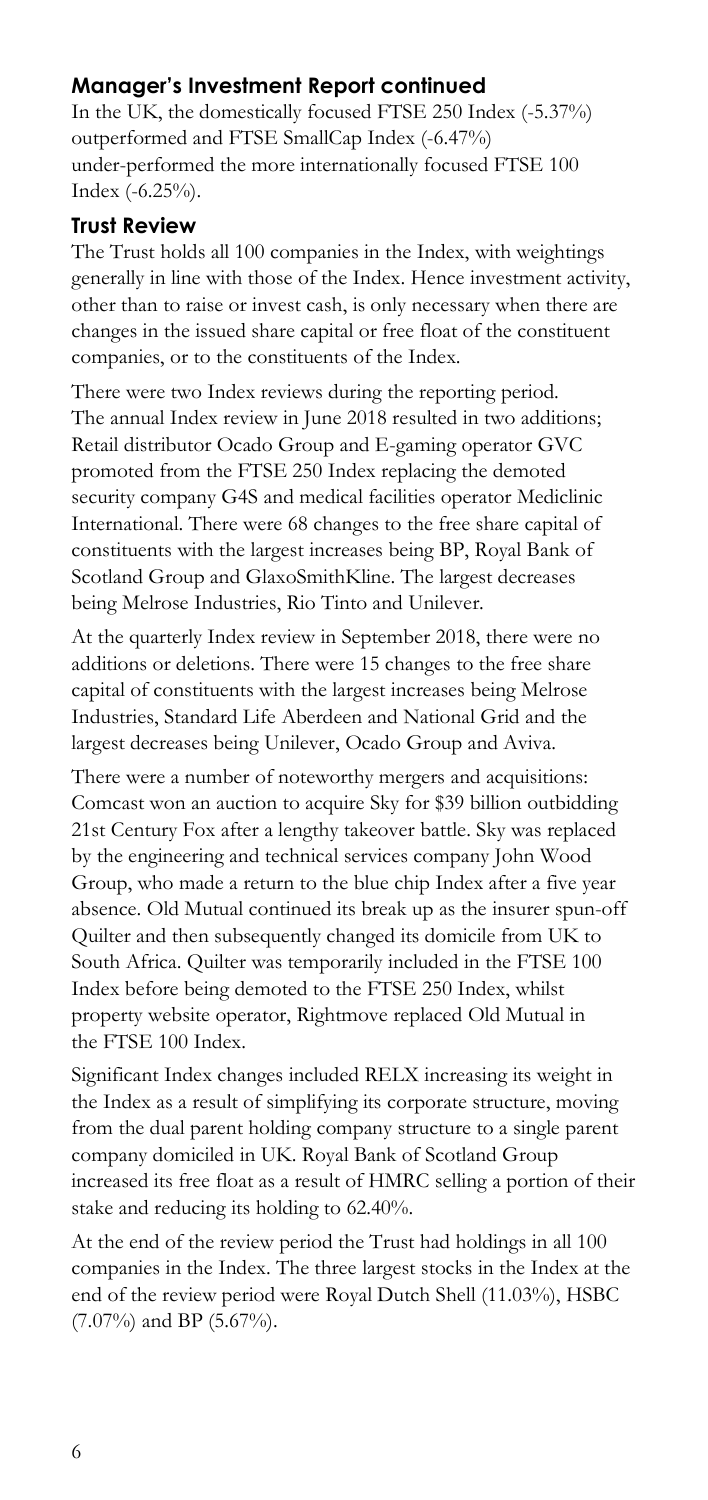# **Manager's Investment Report continued Outlook**

Following the rate hike in August to 0.75%, the BoE is likely to keep any further increases on hold until next year. Despite above-target inflation, the BoE will be wary to hike again in the midst of a congested Brexit timetable. Better fiscal position opens up space for further easing, more likely to be deployed ahead of next election, e.g. NHS spending. We have maintained our UK economic growth rate expectation at 1.3% in 2018 and 1.5% in 2019. A 'No Deal' Brexit scenario is still possible, however we see this as being an unlikely event. Headline inflation is expected to stay below 3% unless oil rises further. Our view is that the fundamentals driving economic growth remain relatively strong, and global growth is synchronised and therefore see limited recession risks in the next 12 months.

Legal & General Investment Management Limited (Investment Adviser) 26 November 2018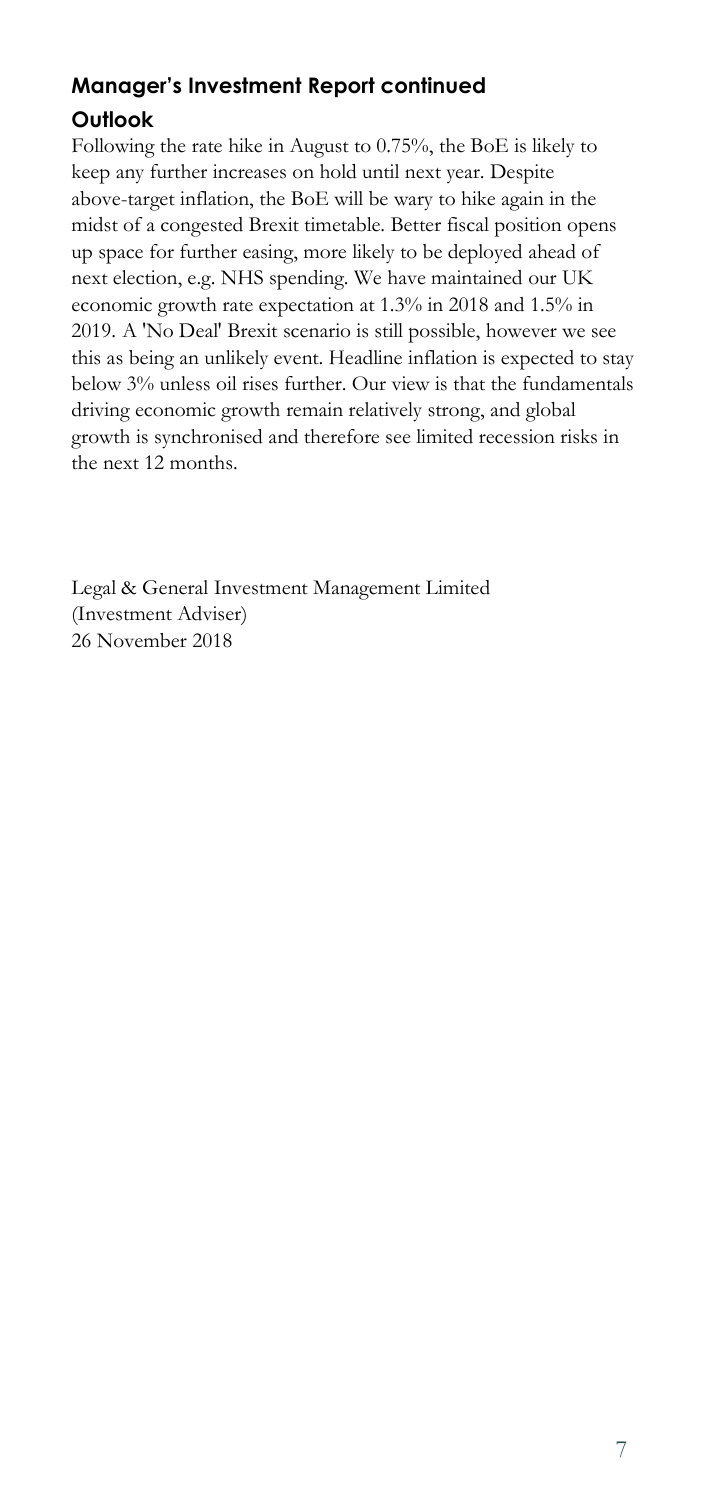## **Manager's Report and Accounts**

Copies of the most recent Interim and Annual Long Form Manager's Reports are available free of charge by telephoning 0370 050 0955, by writing to the Manager or are available on the internet at www.legalandgeneral.com/investments/fundinformation/managers-reports.

Call charges will vary. We may record and monitor calls.

### **Information on Tracking Error**

The 'Tracking Error' of a Trust is the measure of the volatility of the differences between the return of the Trust and the return of the benchmark Index. It provides an indication of how closely the Trust is tracking the performance of the benchmark Index after considering things such as Trust charges and taxation.

Using monthly returns, over the review period, the annualised Tracking Error of the Trust is 0.07%, whilst over the last three years to the end of October 2018 the annualised Tracking Error of the Trust is 0.12%. These Tracking Errors are within the anticipated Tracking Error levels set out in the Trust's Prospectus of  $+/-0.5%$  per annum.

### **Minimum Investment Amounts**

The minimum initial lump sum investment amounts for each class are as follows:

| R-Class | $\angle 100$       |
|---------|--------------------|
| F-Class | <b>£500</b>        |
| I-Class | $\sqrt{1,000,000}$ |
| C-Class | f100,000,000       |

In addition, monthly contributions can be made into the R-Class with a minimum amount of  $\text{\emph{f}}20$  per month and with a minimum amount of  $\frac{1}{2}50$  per month into the F-Class.

F-Class units are only available to:

- i) investors who have received advice from authorised intermediaries, platforms or other distributors in relation to their investment in units in the Trust and
- ii) distributors who the Manager reasonably considers will adequately bear the costs of marketing to and acquiring investors at no or limited cost to the Manager, and to whom the Manager has confirmed that such distributor or investor meets the criteria for investment in such units.

C-Class units are available to certain eligible investors who meet the criteria for investment in such units as outlined in the share class policy of the Manager, which is available to investors in the C-Class upon request. Where investors in the C-Class no longer continue to meet the criteria for investment in such units, further investment in such units may not be permitted.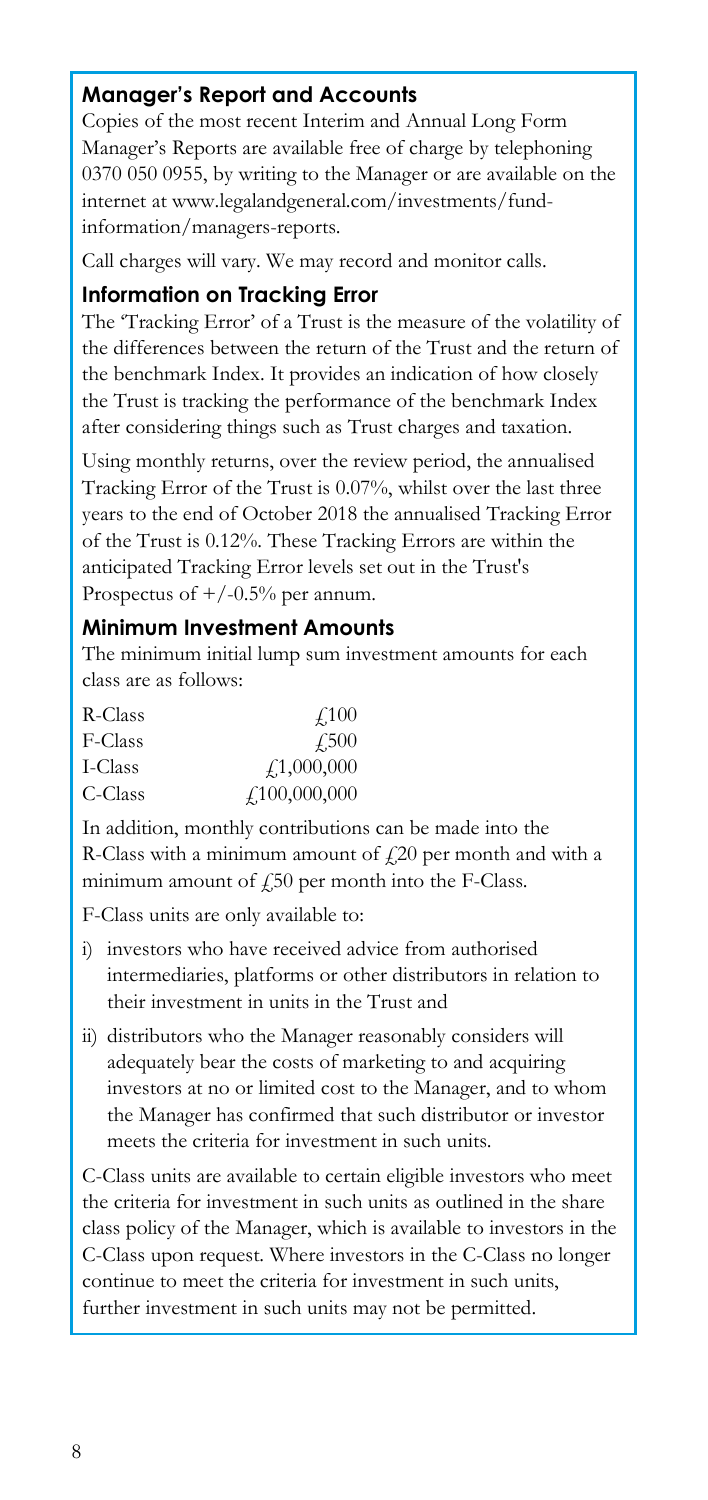# **Other Information**

The information in this report is designed to enable unitholders to understand how the Trust has performed during the period under review and how it is invested at the period end. Further information on the activities and performance of the Trust can be obtained by telephoning 0370 050 0955 or by writing to the Manager.

Call charges will vary. We may record and monitor calls.

# **Significant Changes Closure of E-Class**

As at 2 November 2018, the E-Class was closed. All unitholders in the E-Class as at 2 November 2018 have been moved into the R-Class which is identical to the E-Class. The terms and charges are identical between the classes.

# **Change in Fund Management Fee (FMF)**

With effect from 1 June 2018, the FMF for E-Class and R-Class units has been reduced from 0.82% to 0.48%.

# **Change of Accounting Date**

The Trust's Interim accounting date, usually 5 November, has been moved to 2 November 2018 in order to facilitate the closure of E-Class as detailed above. As such, the Trust's corresponding distribution payment date, usually 5 January will be made on 2 January 2019. The accounting and distribution payment dates will revert to their normal dates after this event.

# **Authorised Fund Manager**

Legal & General (Unit Trust Managers) Limited Registered in England and Wales No. 01009418 Registered office: One Coleman Street, London EC2R 5AA Telephone: 0370 050 3350 Authorised and regulated by the Financial Conduct Authority

Call charges will vary. We may record and monitor calls.

# **Trustee**

Northern Trust Global Services SE 50 Bank Street, Canary Wharf, London E14 5NT Authorised by the Prudential Regulation Authority and regulated by the Financial Conduct Authority and the Prudential Regulation Authority

**Independent Auditors** KPMG LLP 15 Canada Square, London E14 5GL London